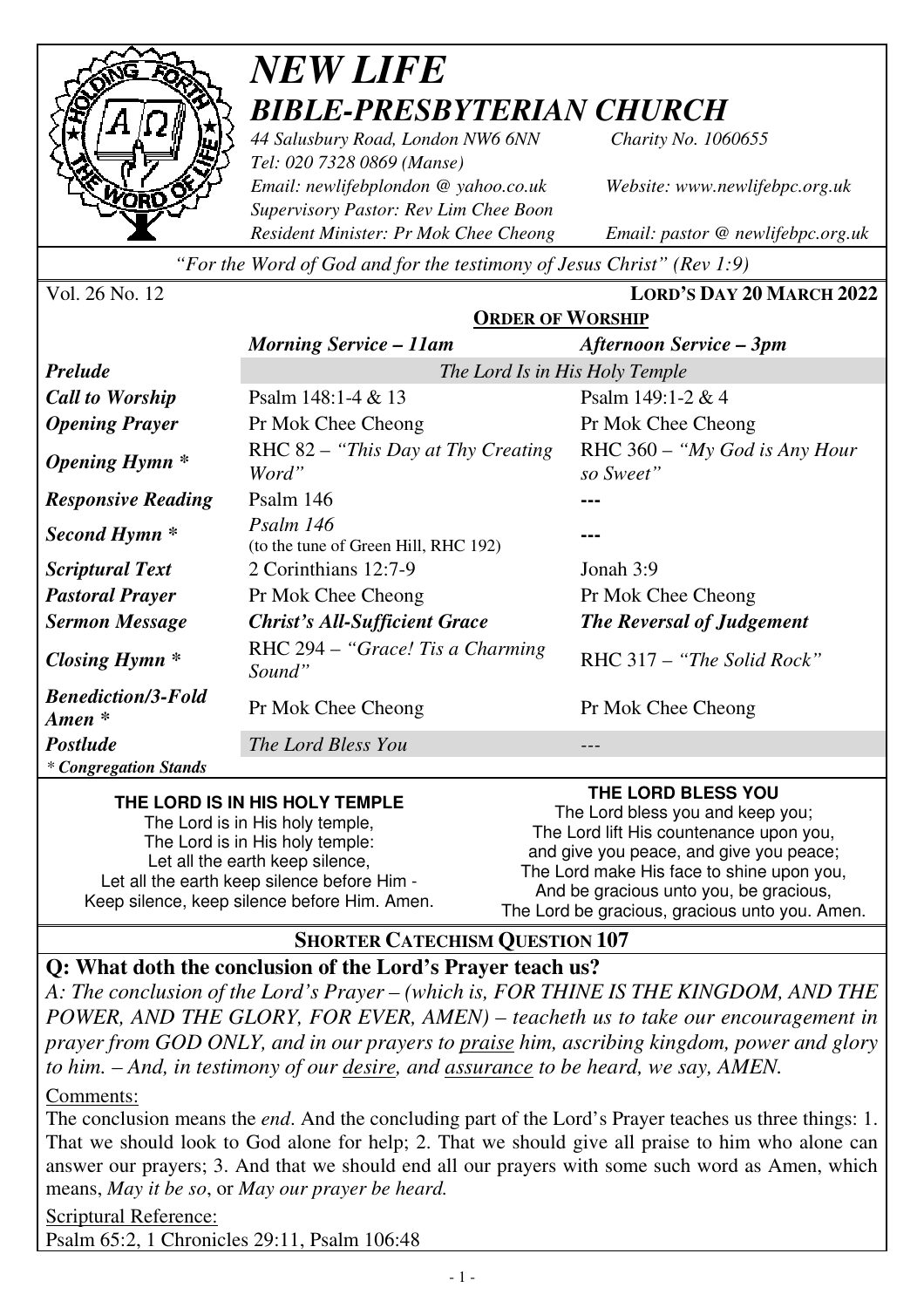# **EVANGELISM — WHAT IS IT?**

#### **Introduction**

EVANGELISM is the communication of a divinely inspired message that we call the gospel. It is a message that is definable in words, but must be communicated in word and power. **"***For our gospel came not unto you in word only, but also in power, and in the Holy Ghost, and in much assurance..."* (1Th 1:5). That message begins with information and includes explanation, application and invitation.

The information is how God, our Creator and Judge, in mercy, made His Son a perfect, able and willing Saviour of sinners. The invitation is God's summons to mankind to come to that Saviour in faith and repentance, and find forgiveness, life and peace.

**"***And this is his commandment, that we should believe on the name of his Son Jesus Christ, and love one another, as he gave us commandment"* (1Jo 3:23). **"***Jesus answered and said unto them, This is the work of God, that ye believe on him whom he hath sent"* (Joh 6:29).

#### **Definition**

The definition of evangelise is as follows: "To present Jesus Christ to sinful men, in order that they may come to put their trust in God, through Him to receive Him as their Saviour and serve Him as their King in the fellowship of His church." You will notice that this definition is more than "winning souls," or saving people from hell, or saving them from their personal problems, or from life's casualties, and you will notice that the definition includes serving Christ in His church. Much present-day evangelism would not fit this definition.

#### **Evangelism Is a Good Work**

We want to consider evangelism as a good work, and we must ask, "What determines a good work?" There are three things that determine when a work is a good work.

*First,* a good work must be done by a right rule, and in the case of evangelism, that rule is the Word of God. We must examine all we do and say in evangelism by the Word of God. That is going to be shocking and revealing, but, this will be our only appeal — the Word of God. The question is not going to be, "Does it work?" but, "Is it true?" "Is it biblical?" The Jehovah's Witnesses '(a cult group) system works because they get converts, but is it true?

*Second,* a good work must have a right end in view. What is that end? The glory of God! God's grace, mercy, and power will be glorified in the salvation of souls, or, His righteousness, holiness, and justice will be glorified in the damnation of ungodly rejectors of His revelation. Therefore, our job is to be true to the message of evangelism, regardless of the results.

When a preacher of a church tries to effect that which only God can effect, it has shifted from God-centred evangelism to man-centred evangelism. Therefore, the end we must have in view in God-centred evangelism must be first and foremost, the glory of God. If our end is only man, then our evangelism will soon become man-centred, which represents most modern evangelism.

*Third,* a good work must have a right motive. What is the right motive in God-centred evangelism?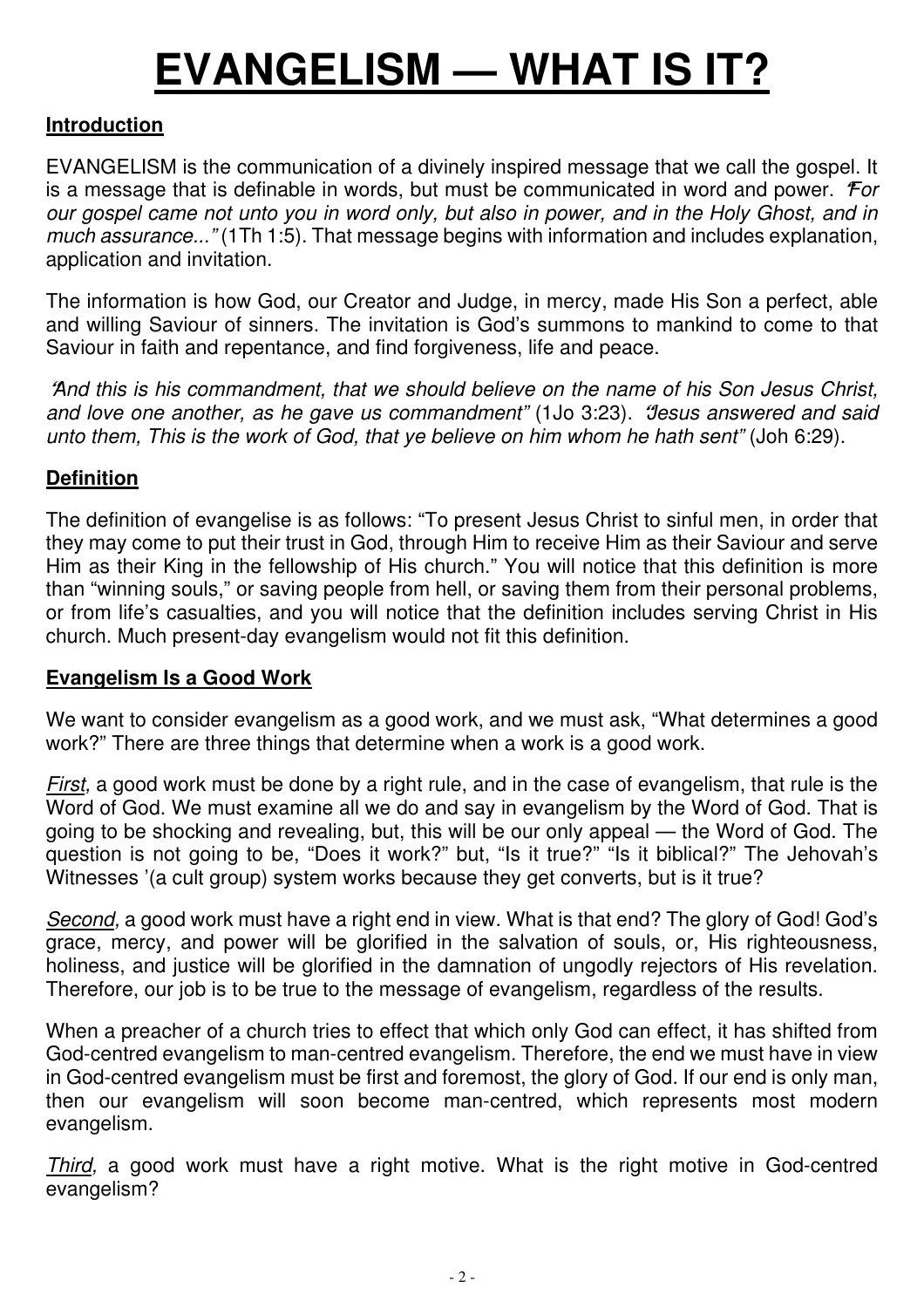There are two proper motives:

- 1. Love to God and concern for His Glory.
- 2. Love to man and concern for his good.

Both of these motives spring from the Ten Commandments. Let me explain what I mean. When Jesus was asked by the lawyer, "Master, which is the great commandment in the law?" Jesus said unto him, **"***Thou shalt love the Lord thy God with all thy heart, and with all thy soul, and with all thy mind. This is the first and great commandment. And the second is like unto it, Thou shalt love thy neighbour as thyself. On these two commandments hang all the law and the prophets"* (Mat 22:36-40). Here our Lord gave a summary of the Ten Commandments.

Now, I said our motive for the good work of God-centred evangelism must be: (1) love to God and concern for His glory, and (2) love to man and concern for his good. Well, how do we glorify God?

We glorify God by doing His will — and it is His will that we spread His name and His message of His salvation. Jesus said He glorified the Father by finishing the work that the Father gave Him to do: **"***I have glorified thee on the earth: I have finished the work which thou gavest me to do"* (Joh 17:4).

He has given us the work of taking His message to all the world, thus our first motive must be love to God and concern for His glory. This is expressed in obedience to His revealed will. Therefore, if we are obedient to spreading God's message, He will be glorified regardless of the results. The results are past our reach, past our ability, and, thank God, past our responsibility.

Our second motive — love to man and concern for his good — again springs from our Lord's summary of the commandments, **"***...the second is like unto it, Thou shalt love thy neighbour as thyself"* (Mat 22:39). If we really love our neighbour, we will want to share with him the message of salvation. I must add a personal note. The greatest good that has ever been done to me, or for me, in this world was done by the man who brought me the message of salvation, the message we call the gospel. He loved me; he was concerned for my good in this world and in the world to come. The Christ of this message changed my life, my home, and thank God, my destination.

In God-centred evangelism our motive is important. Evangelism is a good work; therefore, it must be done:

- 1. by a right rule the Word of God.
- 2. with a right end in view the glory of God.
- 3. with a right motive love to God and love to man.

I am convinced that many of our churches would not be in the spiritual condition they are in if our past evangelism had been done by a God-centred rule, with a God-centred end in view, and by God-centred motives. Evangelism is a good work and, like all our work, will be tried as to what sort it is. **"***Every man***'***s work shall be made manifest: for the day shall declare it, because it shall be revealed by fire; and the fire shall try every man* **'***s work of what sort it is"* (1Co 3:13).

> *- adapted and edited from Ernest Reisinger (1919-2004), Today's Evangelism, P&R Publishing Co.*